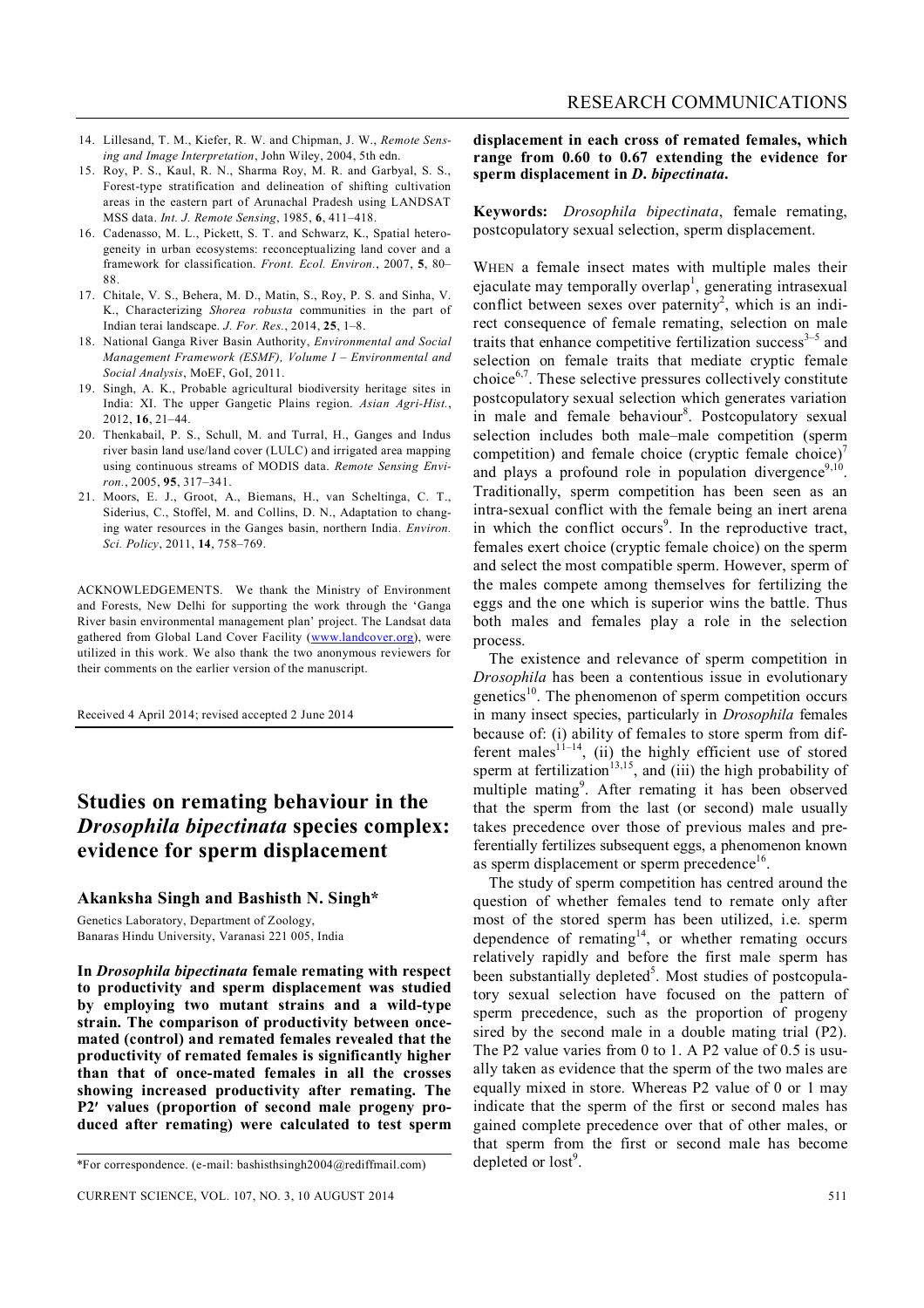**Table 1.** Female productivity (mean number of progeny  $\pm$  SE) in control and remating groups (Student's *t*-test (unpaired) compares total productivity of once- and twice-mated females)

| Cross                               |     |                               |       |              |
|-------------------------------------|-----|-------------------------------|-------|--------------|
| $2 \times 31 \times 32$             | N   | $(\text{mean} \pm \text{SE})$ |       | P            |
| $se \times PN$ -control             | 100 | $179.94 \pm 13.04$            | 3.23  | 0.001        |
| $se \times PN \times se$ -remating  | 100 | $236.78 \pm 12.00$            |       |              |
| $se \times se$ -control             | 100 | $147.45 + 7.20$               | 10.43 | < 0.001      |
| $se \times se \times PN$ -remating  | 100 | $337.00 + 16.70$              |       |              |
| $ct \times PN$ -control*            | 100 | $83.45 \pm 4.20$              | 9.36  | ${}_{0.001}$ |
| $ct \times PN \times ct$ -remating* | 100 | $146.10 \pm 5.30$             |       |              |
| $ct \times ct$ -control*            | 100 | $67.63 + 3.57$                | 11.35 | ${}_{0.001}$ |
| $ct \times ct \times PN$ -remating* | 100 | $142.32 \pm 5.49$             |       |              |

\*For crosses involving X-linked markers only female progeny were taken for analysis.

The *Drosophila bipectinata* species complex, which comprises of four closely related species, namely *D. bipectinata* (Duda 1923), *D. parabipectinata* (Bock 1971), *D. malerkotliana* (Parshad & Paika 1964) and *D. pseudoananassae* (Bock 1971), may prove to be an interesting model for studying and comparing remating as well as sperm displacement in this species complex<sup>17</sup>. They are known to occur in the Oriental–Australian biogeographic zones, where all the four species are sympatric over parts of their range<sup>18,19</sup>. Evolutionary studies based on sexual isolation, degree of crossability, isozyme variations, polytene chromosome morphology and degree of divergence in nuclear and mitochondrial DNA have been done to a great extent in the members of this complex<sup>18,20</sup>. However, behavioural studies have not been done in detail. The few studies done looked at courtship patterns and mating behaviour in the four species<sup> $21-26$ </sup>. In our earlier study, we provided evidence that among all the four species, *D. bipectinata* is the most widespread and genetically variable species with respect to remating frequency, latency and duration of copulation in first and second matings<sup>26</sup>. The frequency of remating is higher and it takes comparatively less time to undergo remating. This helps us to estimate the intensity of sperm competition which may lead to sperm displacement in this species. Similarly, from the fitness point of view, sperm competition may have significant effects on male fitness. In this respect productivity is recognized as a major component of overall fitness and in many cases it is the only one that may provide a direct benefit to females as well as males<sup>9</sup>. This was however proved by the studies done on *D. ananassae*, where productivity of twice-mated females increases after remating<sup>27</sup>. Similar type of results was also found in *D. melanogaster*, *D. pseudoobscura* and *D. buzatti*, where females had a productivity advantage after remating $28-30$ . Therefore, in view of the above fact we made an attempt to study the pattern of sperm displacement with respect to productivity in *D. bipectinata*. For studying sperm displacement, paternity pattern (P2) of remated females was analysed using two visible mutant markers (*se* and *ct*) and one wild-type strain of this species and the resulting progeny sired by the two males were distinguished based on morphology of the markers.

During the present study, the following stocks of *D. bipectinata* were used: wild-type stock PN (established from a large number of flies collected from Pune in 1999), *se* (sepia eye colour autosomal recessive mutation-II chromosome) and *ct* (cut wing sex-linked recessive mutation-X chromosome). The mating combinations used for control (single matings) as well as for rematings are given in Table 1.

The method of Singh and Singh<sup>27</sup> was followed to study sperm displacement in *D. bipectinata.* In control groups (single matings) virgin females and males from the respective stocks (mutant markers and wild type) of *D. bipectinata* were collected and aged for seven days in food vials. A single 7-day-old virgin female was placed in a fresh food vial with a single 7-day-old unmated male and was observed for 60 min. When mating occurred the pair was allowed to complete copulation and the male was discarded within 30 min of completion of copulation. In each cross, 50 mated females were taken for productivity analysis. For testing the productivity, each mated female was kept in an individual food vial for a period of three days and was transferred to a fresh food vial every third day. Three successive changes were made and when the offspring emerged, the total number of flies (male and female) from each vial was counted (crosses 1 and 3). In crosses 5 and 7 only female progeny were counted. In this way productivity of once-mated females was calculated.

In the remating group, 7-day-old females were first mated individually as in control groups (single matings). After the first mating, the females were placed individually in fresh food vials where they were allowed to oviposit for two days. On the third day females were transferred to fresh food vials, along with two virgin males. These flies were kept together for 24 h and then the females were transferred to fresh food vials and the males were discarded (day four). Females were transferred to fresh food vials again on day seven. On day 10, females were again transferred to fresh food vials and on day 12, all females were discarded. In crosses involving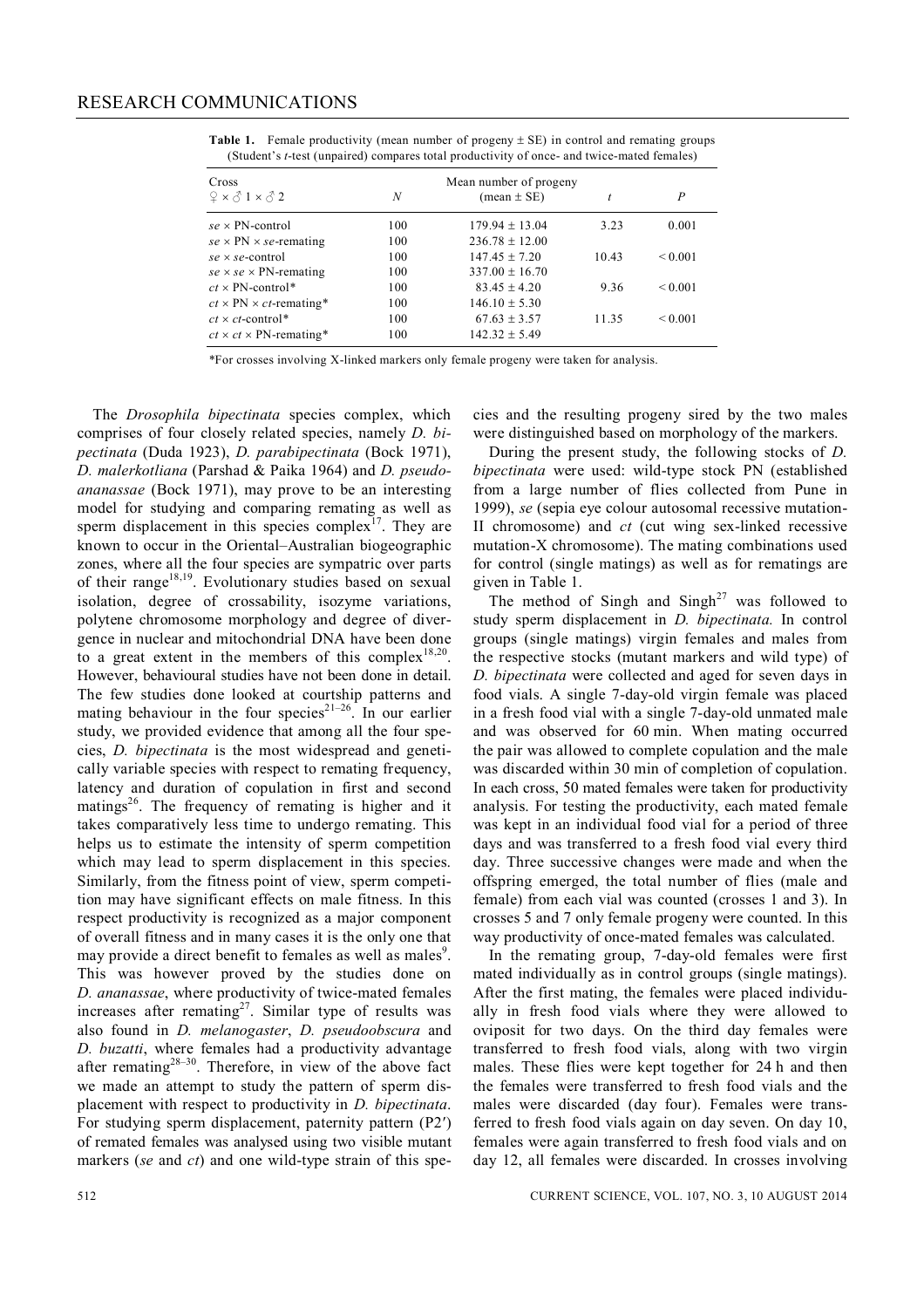**Table 2.** Mean number of progeny  $(\pm SE)$  of first male (BF1) before second mating and of first male (AFT1) and second male (AFT2) after second mating in different crosses

| Cross<br>$2 \times 21 \times 22$                                                 | N                 | BF1.                                               | AFT1                                               | AFT2                                                   | Total                                                 |
|----------------------------------------------------------------------------------|-------------------|----------------------------------------------------|----------------------------------------------------|--------------------------------------------------------|-------------------------------------------------------|
| $se \times PN \times se$<br>$se \times se \times PN$<br>$ct \times PN \times ct$ | 100<br>100<br>100 | $64.39 + 3.50$<br>$66.80 + 2.40$<br>$31.54 + 1.30$ | $70.11 + 4.84$<br>$89.60 + 6.26$<br>$42.93 + 2.00$ | $102.28 + 7.36$<br>$180.60 \pm 12.9$<br>$71.63 + 3.12$ | $236.78 + 12.0$<br>$337.0 + 16.70$<br>$146.10 + 5.30$ |
| $ct \times ct \times PN$                                                         | 100               | $26.24 + 1.17$                                     | $38.50 + 2.20$                                     | $77.58 + 4.0$                                          | $142.32 + 5.49$                                       |

Table 3. P2' values (proportion of second male progeny produced after  $remating = AFT2/AFT1 + AFT2$  in different crosses

| Crosses<br>$9 \times 31 \times 32$ | P2'  |
|------------------------------------|------|
| $se \times PN \times se$           | 0.60 |
| $se \times se \times PN$           | 0.67 |
| $ct \times PN \times ct$           | 0.62 |
| $ct \times ct \times PN$           | 0.67 |

autosomal recessive mutant marker (crosses 2 and 4), both male and female were counted, whereas in crosses involving sex-linked recessive marker (crosses 6 and 8) only females were counted. For each cross of control (single mating) and remating groups, two replicates were carried out. Progeny of females mated with first male was scored in vial 1 and progeny of females mated with both males was scored in vials 2–4. The proportion of the progeny in vials 2–4 which were produced by the second male (females mated with both males), is designated as the statistic P2. In each cross progeny of 50 remated females was counted.

For each cross of control (single mating) and remating groups, two replicates were carried out. All the stocks were maintained on simple yeast-agar culture medium at approximately  $24^{\circ}$ C with 12 h cycle of light and darkness.

For every cross (control and remating groups), mean number of progeny was calculated and represented as mean  $\pm$  SE. Student's *t*-test (unpaired) was performed to compare the productivity of once and remated females. Similarly, proportion of second male progeny produced after remating (P2) in different crosses was calculated using the formula of Singh and Singh<sup>27</sup>.

$$
P2' = \frac{AFT2}{AFT1 + AFT2},
$$

where AFT1 is the mean number of progeny of the first male after second mating and AFT2 is the mean number of progeny of the second male after second mating.

Mean number of progeny produced by once-mated and twice-mated females was calculated. Results of the *t*-test

(unpaired) showed significantly greater productivity for the remated females than that of once-mated females (Table 1). Similarly, mean number of progeny of the first male (BF1) before second mating and of the first male (AFT1) and second male (AFT2) after second mating in different crosses was calculated (Table 2). Females produced more progeny from second male after remating than first male before and after second mating. P2' values for all crosses vary from 0.60 to 0.67 (Table 3), which extends evidence for the existence of the phenomenon of sperm displacement in *D. bipectinata*.

Remating/multiple mating is increasingly recognized as a pervasive feature of many species. The hypotheses proposed to explain the evolution of remating/multiple mating generally fall into two categories: (1) to gain material benefits through sperm replenishments and (2) to obtain genetic benefits<sup>9</sup>. It is generally accepted that reproductive success of a male primarily depends on the number of females it can inseminate, however, whether females benefit from multiple copulations is still controversial $31$ .

Keeping the above points in view, the present work aimed to study sperm displacement with respect to productivity, which is regarded as one of the fitness parameters in *D. bipectinata*. The results clearly depict that remated females show greater productivity than oncemated females, and the  $P2'$  values vary from 0.60 to 0.67 in different crosses. Thus, sperm displacement is not complete in *D. bipectinata*. Our earlier work demonstrated that *D. bipectinata* females take less time to undergo second mating  $(2.37 \text{ days})^{26}$ . Therefore, females get less time to use all the sperm for fertilizing the eggs. As a result, both types of sperm (of first and second males) get the opportunity to fertilize the eggs. On the other hand, in *D. ananassae*, remating latency is more, i.e. 7.17 days<sup>32</sup>; therefore, females get a chance to fertilize most of their eggs before remating occurs. Thus, when we compare the proportion of progeny from first male after remating in *D. ananassae* (most widespread species of the *ananassae* complex) and *D. bipectinata* (most widespread spread species of the *bipectinata* complex), it is more in *D. bipectinata*.

According to the incomplete storage hypothesis<sup>12</sup>, (i) release of first male sperm from storage occurs after remating due to the presence of second male sperm in the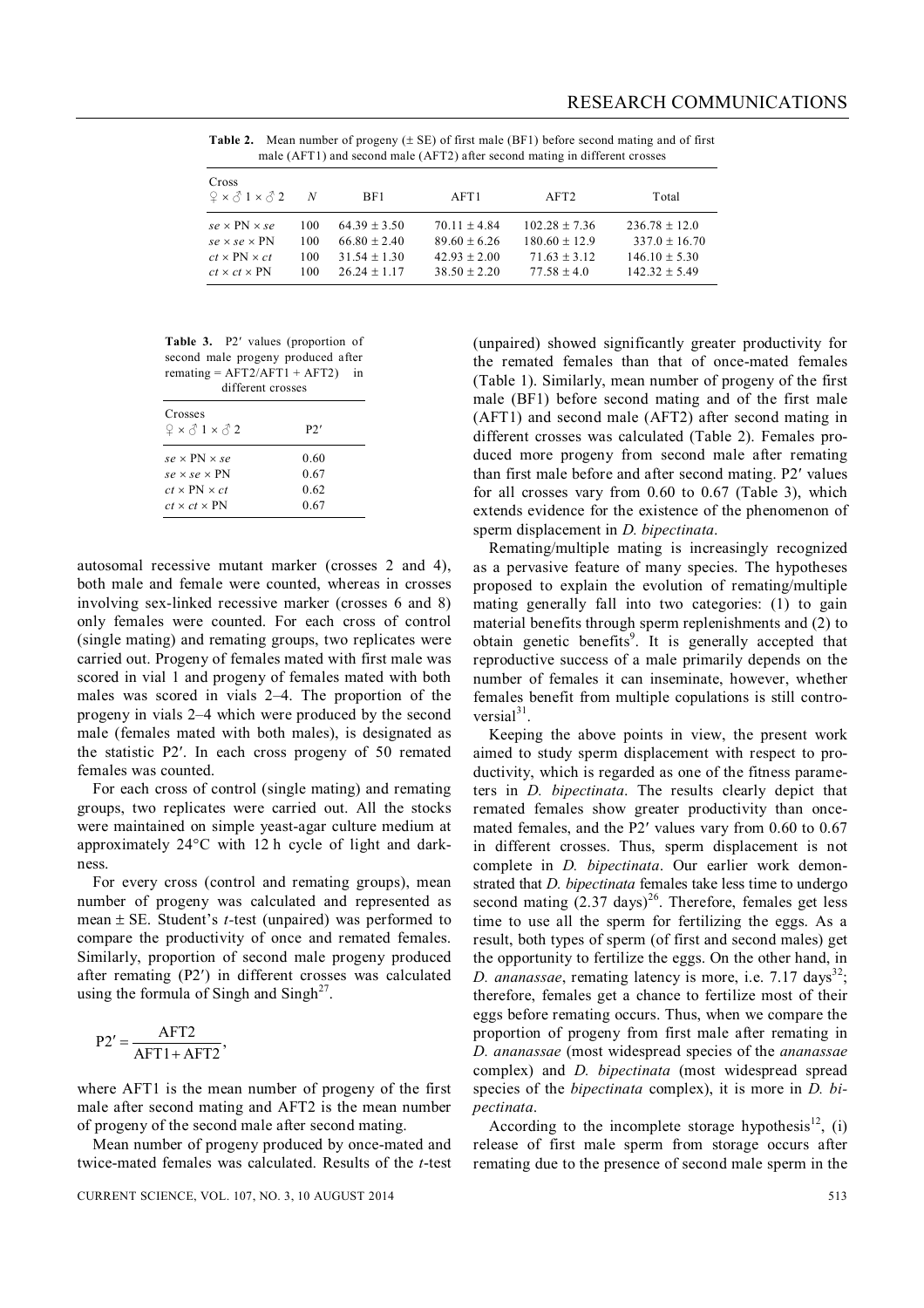#### RESEARCH COMMUNICATIONS

uterus; a physiological effect of second male seminal fluid or the act of copulation itself, and (ii) incomplete sperm storage after each mating. Since *D. bipectinata*  females sire progeny from both first and second males, it clearly demonstrates that the sperm of first male was not released from the storage organ and as a result due to incomplete storage of sperm of first male, females undergo second mating in order to replenish the storage organ by the sperm of second male. Clearly, separated sperm storage allows females to effectively influence paternity by limiting the number of copulations achieved by a given male. For example, if a female permits first male only one copulation, she creates the potential for a rival male to inseminate the empty organ and sire at least 50% of her offspring. This might be the case with *D. bipectinata*  females. As for the paternity analysis, we used morphological markers and the marker strains with visible mutations generally have lower fitness than the wild type. They may transfer fewer sperms at a slow rate and thereby fewer sperms are stored, and hence in order to replenish the storage organ they undergo second mating.

The phenomenon of sperm competition which leads to sperm displacement has been studied in both natural and laboratory populations of different *Drosophila* species with varying degrees of sperm displacement<sup>9</sup>. Rapid diversification of sperm precedence traits and processes among three sibling species of *Drosophila*, i.e. *D. melanogaster*, *D. mauritiana* and *D. simulans* was studied. P2' value was found to be almost similar in all the three cases ranging from 0.79 to 0.88 (ref. 33). *D. bifurca*  females also show high frequency of removal of the sperm of the first males from the female reproductive tract prior to any interaction with the second male ranging from 0.95 to 0.98 (ref. 34). However, it has been reported that last mated male sperm precedence in doubly mated females of *D. n. nasuta* and *D. n. albomicans* is not ubiquitous as in both species the first male showed precedence in fertilizing most of the eggs in a doubly mated female<sup>35</sup>.

Apart from increase in productivity after remating which provides direct fitness to the females, remating also lends to generation of genetic variability. While when there is just one mating in a lifetime, competition occurs among sperms of one individual, when mating happens more than once, there is more competition. This increases the contribution of female to the total genetic variation in a population. Thus, in *D. bipectinata*  remating is favoured and sperms of both males are utilized  $(P2'$  values range from 0.60 to 0.67), which represents increased productivity of females and/or increased genetic variability (and hence, pre-adult survivorship) of the progeny. This study will be extended to other members of this complex so that their phylogenetic relationship may be discussed in the light of the pattern of remating and sperm displacement.

- 1. Parker, G. A., Sperm competition and its evolutionary consequences in the insects. *Biol*. *Rev*., 1970, **45**, 525–568.
- 2. Arnqvist, G. and Rowe, L., *Sexual Conflict*, Princeton University Press, Princeton, New Jersey, 2005.
- 3. Snook, R. R., Sperm in competition: not playing by the numbers. *Trends Ecol. Evol*., 2005, **20**, 46–53.
- 4. Pizzari, T. and Parker, G. A., Sperm competition and sperm phenotype. In *Sperm Biology: An Evolutionary Perspective* (eds Birkhead, T. R., Hosken, D. J. and Pitnick, S.), Academic Press, San Diego, 2009.
- 5. Wigby, S. and Chapman, T., Sperm competition. *Curr. Biol*., 2004, **14**, R100–R103.
- 6. Birkhead, T. R., Moller, A. P. and Sutherland, W. J., Why do females make it so difficult for males to fertilize their eggs? *J. Theor. Biol*., 1993, **161**, 51–60.
- 7. Eberhard, W. G., *Female Control: Sexual Selection by Cryptic Female Choice*, Princeton University Press, Princeton, New Jersey, 1996.
- 8. Birkhead, T. R. and Moller, A. P., *Sperm Competition and Sexual Selection*, Academic Press, San Diego, 1998, p. 282.
- 9. Singh, S. R., Singh, B. N. and Hoenigsberg, H. F., Female remating, sperm competition and sexual selection in *Drosophila*. *Genet. Mol. Res*., 2002, **1**, 178–215.
- 10. Singh, A. and Singh, B. N., Role of sexual selection in speciation in *Drosophila*. *Genetica*, 2014, **142**, 23–41.
- 11. Hughes, K. A., Quantitative genetics of sperm precedence in *Drosophila melanogaster*. *Genetics*, 1997, **145**, 139–151.
- 12. Lefevre, G. and Jonsson, U. B., Sperm transfer, storage, sperm displacement and utilization in *Drosophila melanogaster*. *Genetics*, 1962, **47**, 1719–1736.
- 13. Fowler, G. L., Some aspects of the reproductive biology of *Drosophila* sperm transfer, sperm storage, and sperm utilization. *Adv. Genet*., 1973, **17**, 293–360.
- 14. Gromko, M. H., Gilbert, D. G. and Richmond, R. C., Sperm transfer and use in the multiple mating system of *Drosophila*. In *Sperm Competition and the Evolution of Animal Mating Systems*, Academic Press, New York, 1984, pp. 371–426.
- 15. Simmons, L. W. and Siva-Jothy, M. T., Sperm competition in insects: mechanisms and the potential for selection. In *Sperm Competition and Sexual Selection* (eds Birkhead, T. R. and Moller, A. P.), Academic Press, San Diego, 1998, pp. 341–434.
- 16. Boorman, E. and Parker, G. A., Sperm (ejaculate) competition in *Drosophila melanogaster*, and the reproductive value of females to males in relation to female age and mating status. *Ecol. Entomol*., 1976, **1**, 145–155.
- 17. Singh, B. N. and Sisodia, S., Phylogenetic relationship among four members of the *Drosophila bipectinata* species complex. *J. Sci. Res*., 2008, **52**, 81–97*.*
- 18. Kopp, A. and Barmina, O., Evolutionary history of the *Drosophila bipectinata* species complex. *Genet. Res.*, 2005, **85**, 23–46.
- 19. Matsuda, M., Tomimura, Y. and Tobari, Y. N., Reproductive isolation among biogeographical populations of *Drosophila bipectinata* Duda (Diptera, Drosophilidae) with recognition of three subspecies. *Genetica*, 2005, **125**, 69–78.
- 20. Banerjee, P. and Singh, B. N., Interspecific sexual isolation and phylogeny among different members of the *Drosophila bipectinata* species complex. *Genetica*, 2012, **140**, 75–81.
- 21. Hegde, S. N. and Krishnamurthy, N. B., Studies on mating behaviour in the *Drosophila bipectinata* complex. *Aust. J. Zool*., 1979, **27**, 421–431.
- 22. Crossley, S. A., Courtship sound and behaviour in the four species of the *Drosophila bipectinata* species complex. *Anim. Behav*., 1986, **34**, 1146–1159.
- 23. Sisodia, S. and Singh, B. N., Evidence for positive correlation between duration of copulation and fertility in *Drosophila bipectinata*. *Zool. Stud*., 1996, **35**, 25–29.

514 CURRENT SCIENCE, VOL. 107, NO. 3, 10 AUGUST 2014